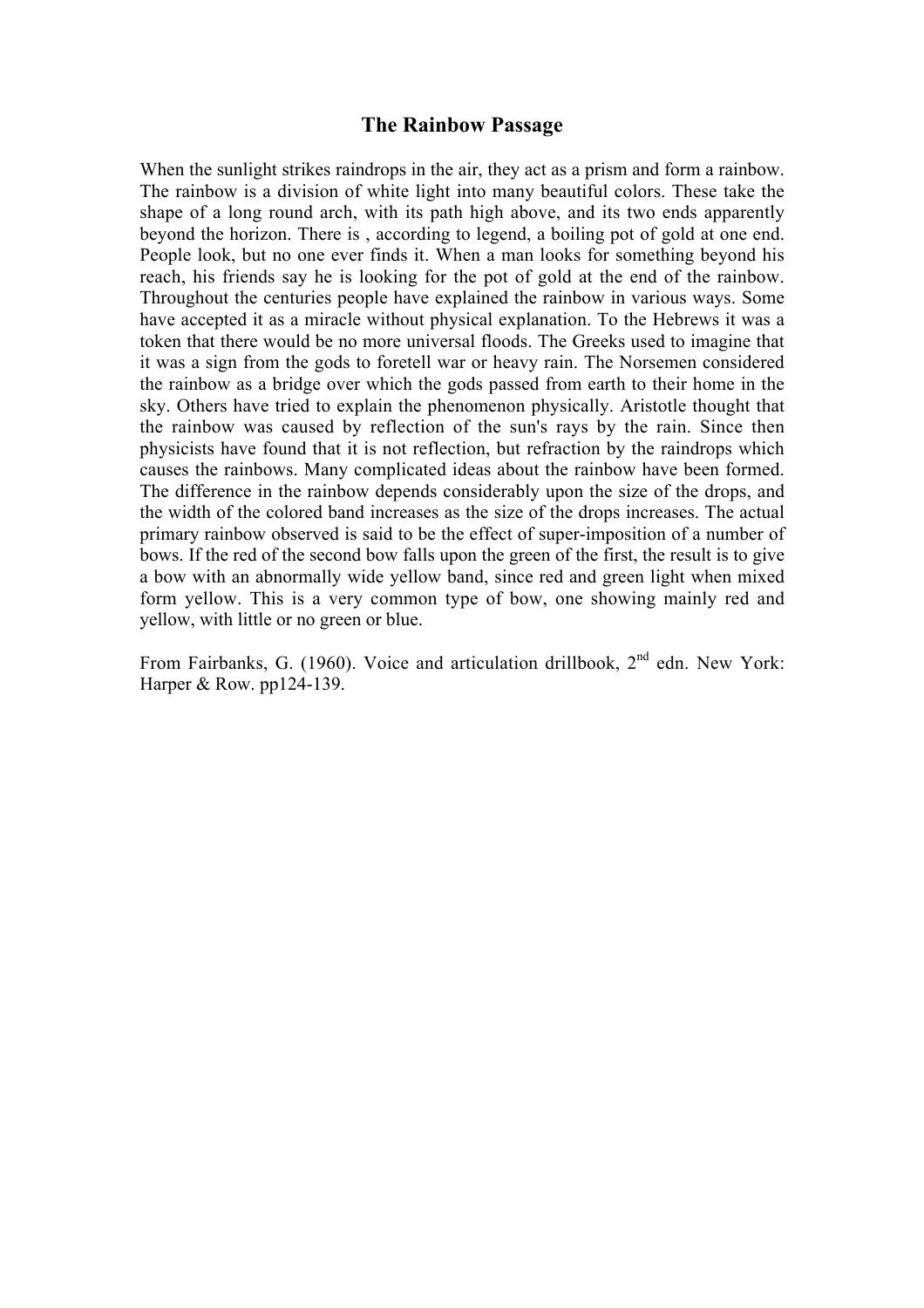### Comma Gets a Cure

A Diagnostic Passage for Accent Study (Draft September 7, 2000) by Jill McCullough & Barbara Somerville Edited by Douglas N. Honorof

*Comma Gets a Cure* and derivative works may be used freely for any purpose without special permission provided the present sentence and the following copyright notification accompany the passage in print, if reproduced in print, and in audio format in the case of a sound recording: Copyright 2000 Douglas N. Honorof, Jill McCullough & Barbara Somerville. All rights reserved.

Well, here's a story for you: Sarah Perry was a veterinary nurse who had been working daily at an old zoo in a deserted district of the territory, so she was very happy to start a new job at a superb private practice in north square near the Duke Street Tower. That area was much nearer for her and more to her liking. Even so, on her first morning, she felt stressed. She ate a bowl of porridge, checked herself in the mirror and washed her face in a hurry. Then she put on a plain yellow dress and a fleece jacket, picked up her kit and headed for work. When she got there, there was a woman with a goose waiting for her. The woman gave Sarah an official letter from the vet. The letter implied that the animal could be suffering from a rare form of foot and mouth disease, which was surprising, because normally you would only expect to see it in a dog or a goat. Sarah was sentimental, so this made her feel sorry for the beautiful bird.

Before long, that itchy goose began to strut around the office like a lunatic, which made an unsanitary mess. The goose's owner, Mary Harrison, kept calling, "Comma, Comma*,*" which Sarah thought was an odd choice for a name. Comma was strong and huge, so it would take some force to trap her, but Sarah had a different idea. First she tried gently stroking the goose's lower back with her palm, then singing a tune to her. Finally, she administered ether. Her efforts were not futile. In no time, the goose began to tire, so Sarah was able to hold onto Comma and give her a relaxing bath.

Once Sarah had managed to bathe the goose, she wiped her off with a cloth and laid her on her right side. Then Sarah confirmed the vet's diagnosis. Almost immediately, she remembered an effective treatment that required her to measure out a lot of medicine. Sarah warned that this course of treatment might be expensive—either five or six times the cost of penicillin. I can't imagine paying so much, but Mrs. Harrison—a millionaire lawyer—thought it was a fair price for a cure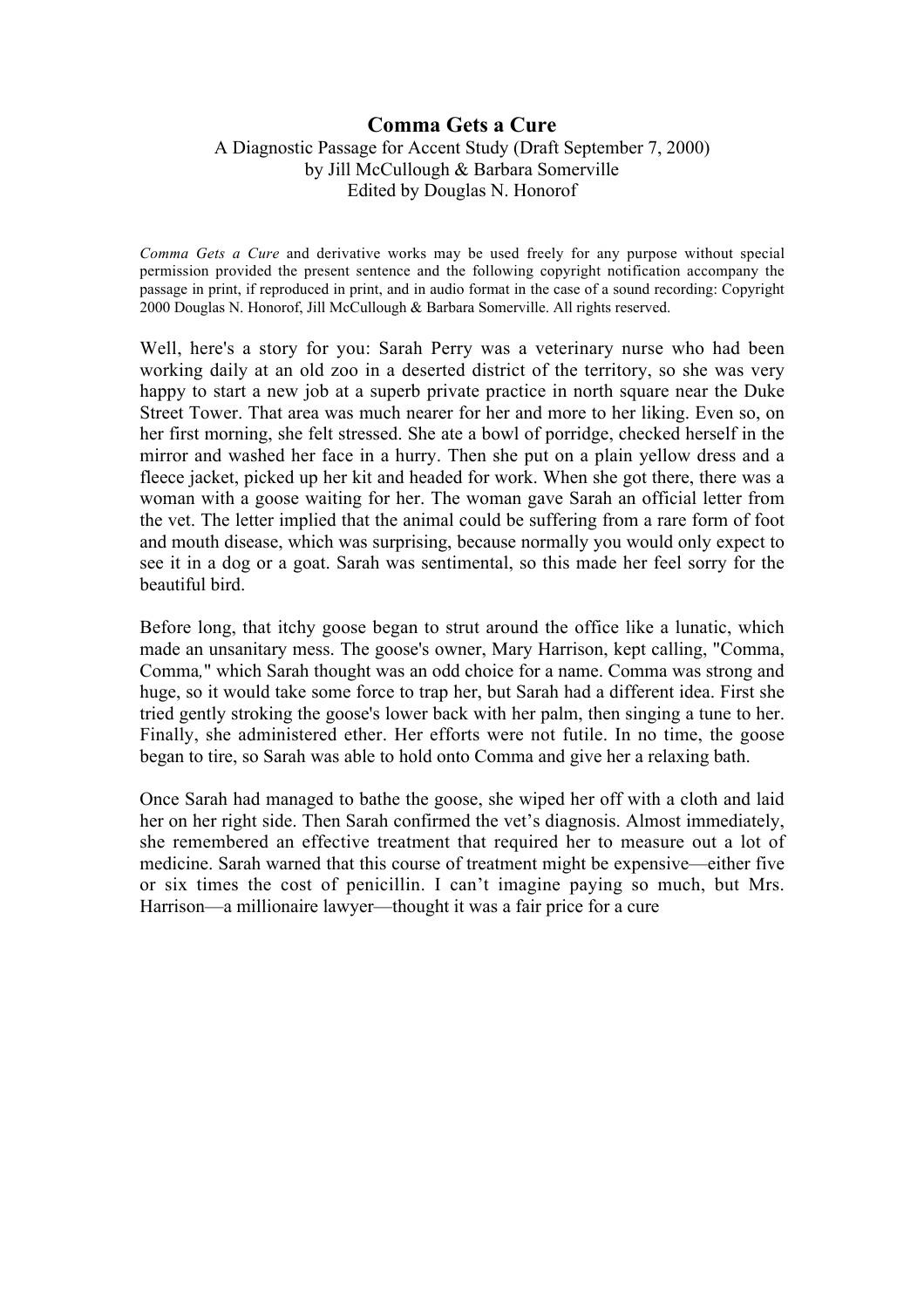## The North Wind and the Sun

The North Wind and the Sun were disputing which was the stronger, when a traveller came along wrapped in a warm cloak. They agreed that the one who first succeeded in making the traveller take his cloak off should be considered stronger than the other. Then the North Wind blew as hard as he could, but the more he blew the more closely did the traveller fold his cloak around him, and at last the North Wind gave up the attempt. Then the Sun shone out warmly, and immediately the traveller took off his cloak. And so the North Wind was obliged to confess that the Sun was the stronger of the two.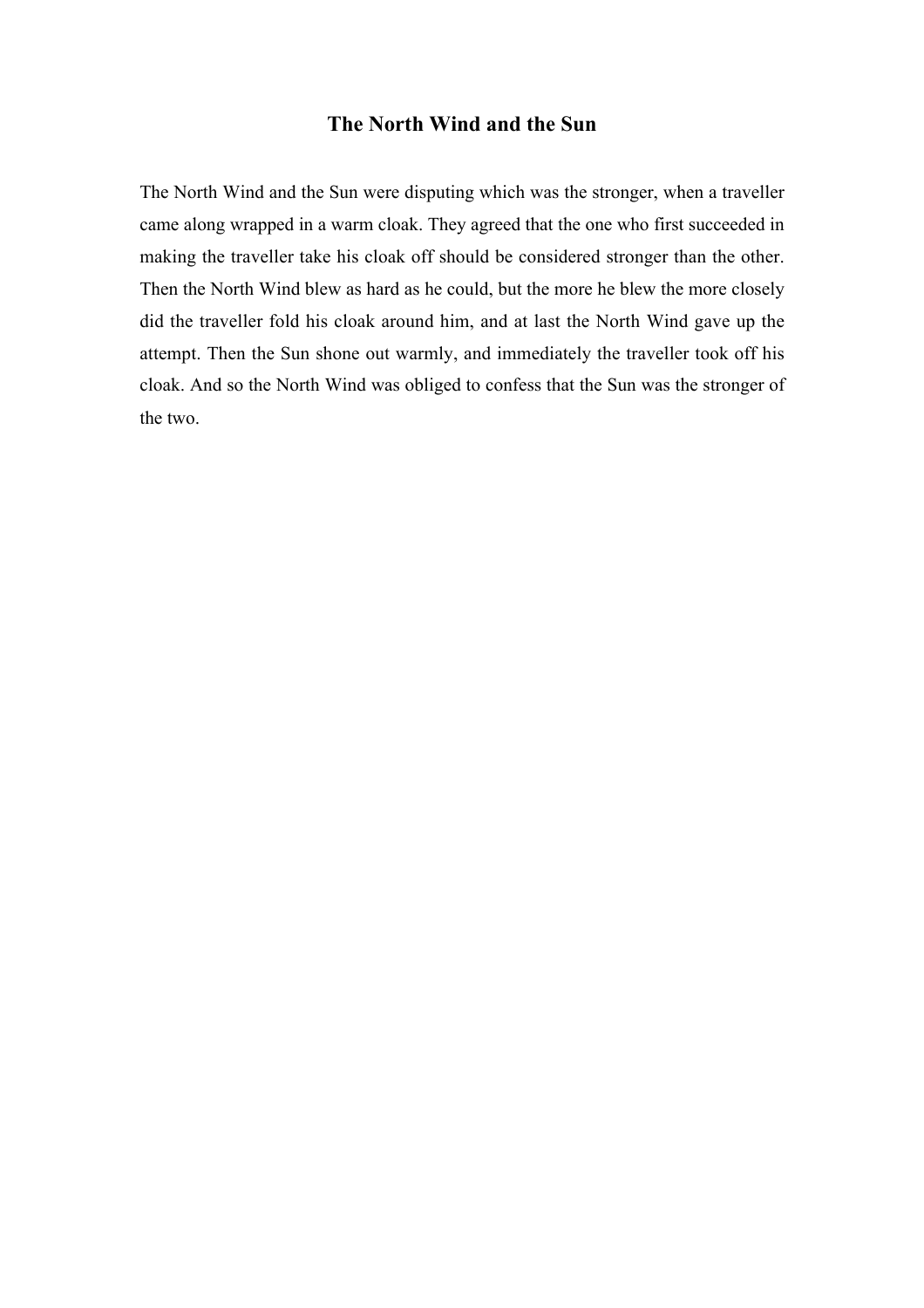### Arthur the Rat

Once upon a time there was a rat who couldn't make up his mind. Whenever the other rats asked him if he would like to come out hunting with them, he would answer in a hoarse voice, "I don't know." And when they said, "Would you rather stay inside?" he wouldn't say yes, or no either. He'd always shirk making a choice.

One fine day his aunt Josephine said to him, "Now look here! No one will ever care for you if you carry on like this. You have no more mind of your own than a greasy old blade of grass!" The young rat coughed and looked wise, as usual, but said nothing.

"Don't you think so?" said his aunt stamping with her foot, for she couldn't bear to see the young rat so coldblooded.

"I don't know," was all he ever answered, and then he'd walk off to think for an hour or more, whether he would stay in his hole in the ground or go out into the loft.

One night the rats heard a loud noise in the loft. It was a very dreary old place. The roof let the rain come washing in, the beams and rafters had all rotted through, so that the whole thing was quite unsafe.

At last one of the joists gave way, and the beams fell with one edge on the floor. The walls shook, and the cupola fell off, and all the rats' hair stood on end with fear and horror.

"This won't do," said their leader. "We can't stay cooped up here any longer." So they sent out scouts to search for a new home.

A little later on that evening the scouts came back and said they had found an oldfashioned horse-barn where there would be room and board for all of them.

The leader gave the order at once, "Company fall in!" and the rats crawled out of their holes right away and stood on the floor in a long line.

Just then the old rat caught sight of young Arthur - that was the name of the shirker. He wasn't in the line, and he wasn't exactly outside it - he stood just by it.

"Come on, get in line!" growled the old rat coarsely. "Of course you're coming too?"

"I don't know," said Arthur calmly.

"Why, the idea of it! You don't think it's safe here any more, do you?"

"I'm not certain," said Arthur undaunted. "The roof may not fall down yet."

"Well," said the old rat, "we can't wait for you to join us." Then he turned to the others and shouted, "Right about face! March!" and the long line marched out of the barn while the young rat watched them.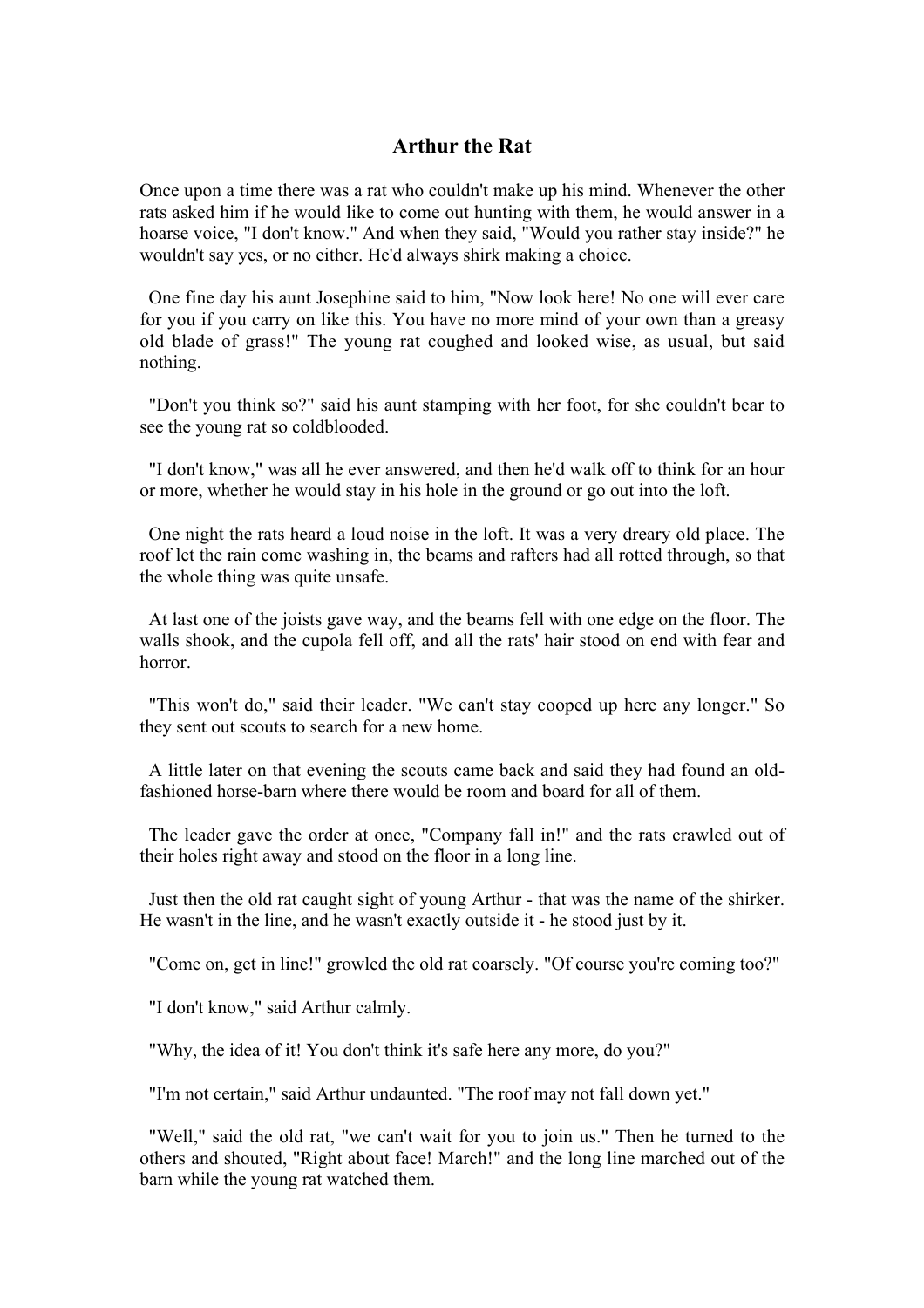"I think I'll go tomorrow," he said to himself, "but then again, perhaps I won't - it's so nice and snug here. I guess I'll go back to my hole under the log for a while just to make up my mind."

But during the night there was a big crash. Down came beams, rafters, joists - the whole business.

Next morning - it was a foggy day - some men came to look over the damage. It seemed odd that the old building was not haunted by rats. But at last one of them happened to move a board, and he caught sight of a young rat, quite dead, half in and half out of his hole.

Thus the shirker got his due, and there was no mourning for him.